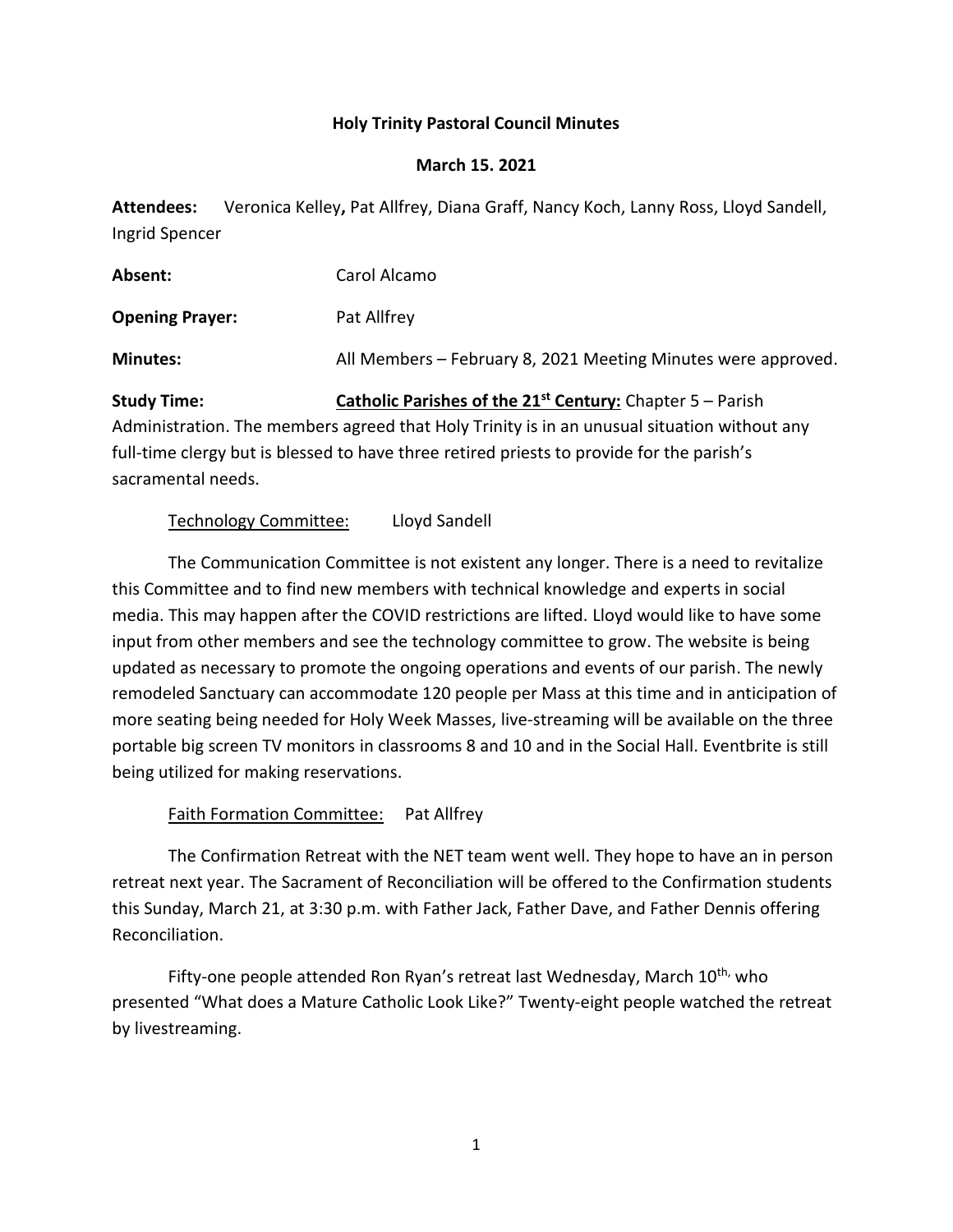The Butter Braids fundraiser ended yesterday with 71 breads ordered. Help is needed for the distribution on the weekend of March 20<sup>th</sup> and 21st. The proceeds will be applied to the Scholarship Fund and Lois will send out the 2021 scholarship forms soon.

Father Ron Hoye will be back at Holy Trinity on April 18th through 20th to present a Parish Mission on "The Main Thing is to Keep the Main Thing the Main Thing". There will be two mission sessions each day: one in the morning and one in the evening.

The Latino community celebrated their first baptism March 7<sup>th</sup>. A second group will be baptized on March 28<sup>th</sup> by Father Dennis. Some nuns helped at Prince of Peace in Belfair with the Latino community and may be able to help at Holy Trinity. First Reconciliation will be celebrated March 13th, First Eucharist on May 1<sup>st</sup>, and Confirmation will be May 14th. All classes are doing well.

Finance Council: Veronica Kelley

Update: 2020-2021 Budget:

The budget is still evolving. Collections are picking up as people are returning to celebrate Mass in person. We continue to receive additional donations to the parish renovation fund which will enable us to upgrade some lighting in the Sanctuary. Also, more handrails are needed along the ramp in the Sanctuary. Adjustments need to be made to the sound system and heating systems. The landscaping in front of the church will be done and repaving of holes in the back driveway will be fixed.

The 2021-2022 budget process will be conducted in April and May with budget request documents being sent to the different departments for their input.

Update: Annual Catholic Appeal (ACA) 2019-2020:

The \$2,000 owed to the Archdiocese is being paid off monthly.

Update Annual Catholic Appeal 2020-2021:

If all contributions are paid as pledged, we will not owe anything to the Archdiocese. The Archdiocese stated that it will reduce the amount for the 2021-2022 ACA by \$20,000 for each parish because the Called to Serve as Christ Campaign fund did well. Holy Trinity's total contribution to the ACA will be \$112,000.

Liturgy Committee: Veronica Kelley

The Committee is planning for the celebration of Lent and is working on the changes the Archdiocese is requiring for Holy Week. On Holy Thursday there will be no washing of the feet.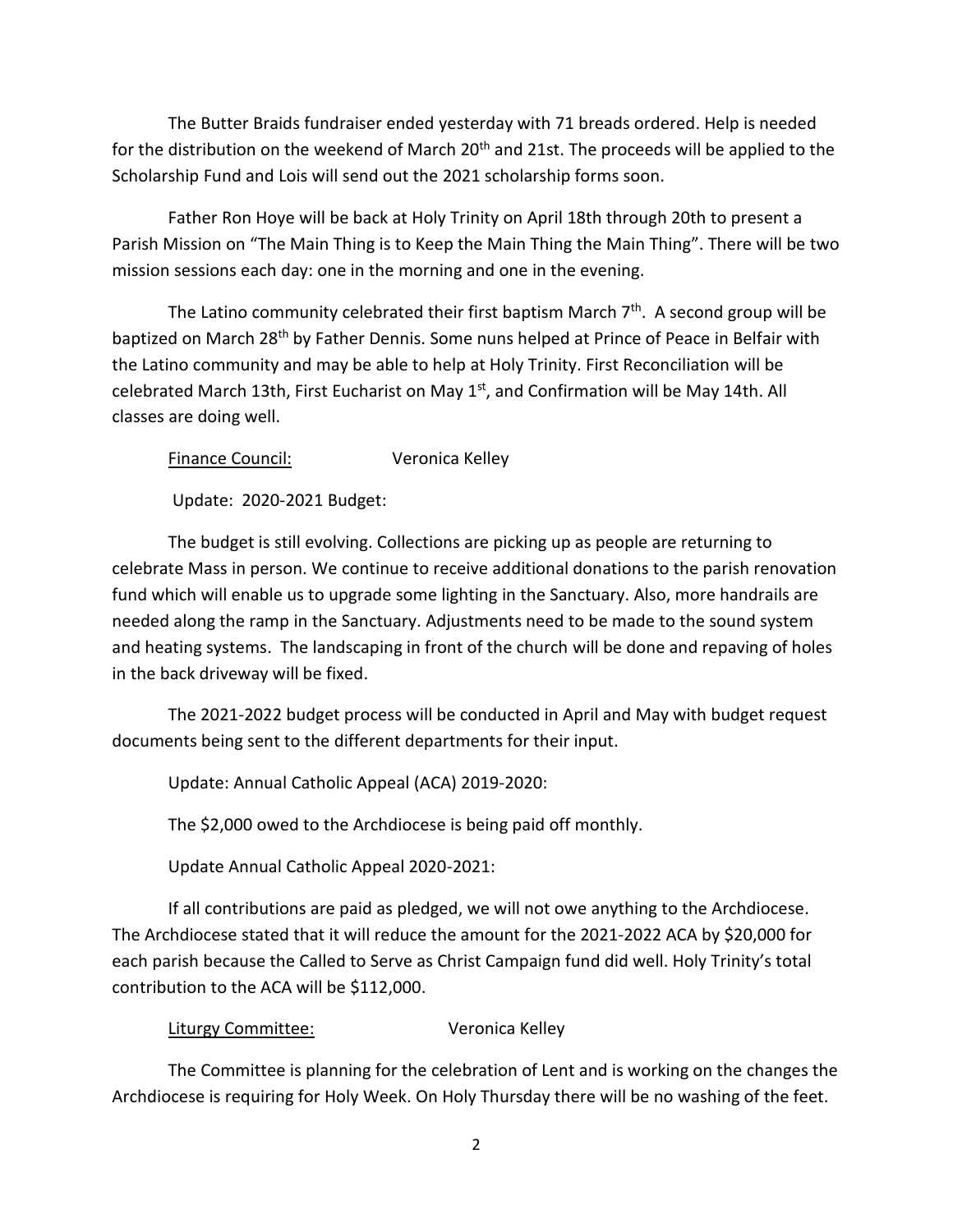On Good Friday parishioners are not allowed to venerate the cross by touching. During the Easter Vigil Mass baptism, multiple people cannot share water in the baptismal font. Instead, the water will be poured over each person. Two adults and one child will be baptized. Six people will receive First Eucharist and Confirmation and two will make their Profession of Faith. Singing is not allowed and social distancing must still be maintained.

The Divine Mercy celebration will be on April 11th, at 1:30 p.m. The Chaplet will not be sung and will include benediction. There will be no procession this year.

# Social Justice Committee (SJC): Lanny Ross, Diana Graff

The SJC collected \$1,963 for the Pregnancy Resource Services. People liked using envelopes versus the baby bottles. There is a need for baby wipes and diapers sizes 4, 5, and 6. The Social Justice discernment will be at the June  $10<sup>th</sup>$  meeting. Some transportation appointments for COVID-19 shots may be available by contacting Kathy Warcup in the Parish office.

# Knights of Columbus: Carol Alcamo

The Knights held another food drive yesterday, which did well. They have collected over 30,000 pounds of food and \$29,785 total for all food drives. They have had a great response from volunteers. It is suggested to ask for specific items that are needed.

They sold 70 roses for Valentine's Day and collected \$250 for seminarians. They are planning a Spring Flower Sale for Mother's Day on May 9<sup>th</sup>. The Knights are providing meals for the Benedict House and the Birkenfeld Stella Maris house six to seven times per month. On April 17<sup>th</sup> there will be a Tootsie Roll Drive at the Silverdale Safeway. The Knights are planning a 3<sup>rd</sup> Annual Men's Retreat at Holy Trinity on April 24<sup>th</sup>, with Ron Ryan presenting. The topic is "Meeting God in Challenging Times".

# **Old Business:**

- 1. Implementing Engaged Church & Stewardship/Discipleship Committee
	- a. Discipleship Committee Report They completed the Mission Statement and continue to meet monthly to define their Vision Statements.
- 2. COVID-19 Concerns:
	- a. Update from the Archdiocese as of March  $22^{nd}$  we will enter Phase 3.
- 3. Married Couples Retreat Tabled Temporarily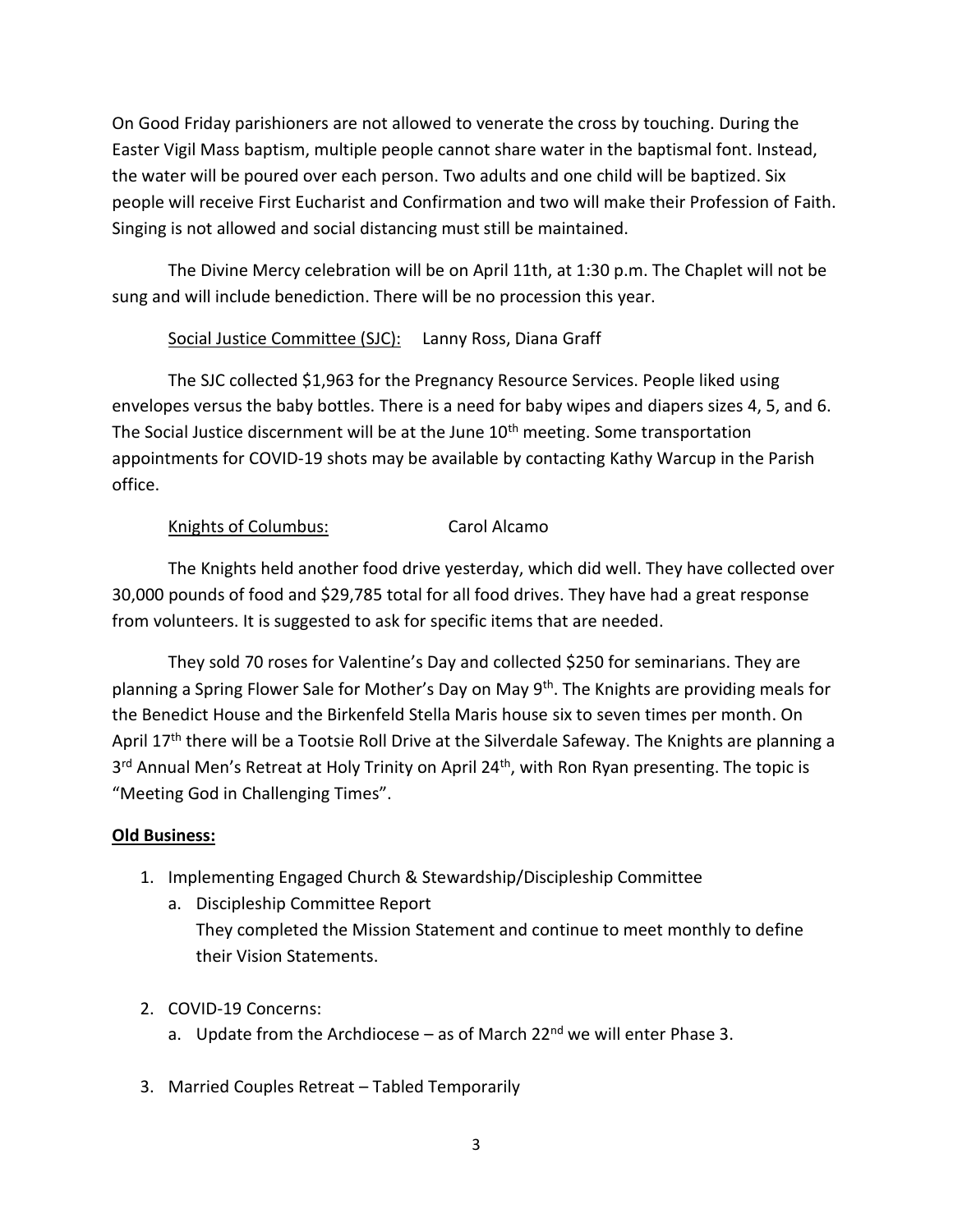4. Called to Serve as Christ Campaign to Support the Priest and Retired Sisters Medical and Retirement Campaign Fund – Update The Archdiocese campaign at Holy Trinity was very successful and donations are being received as pledged.

#### **New Business:**

1. Retreats and Missions

Ron Ryan presented a great retreat which was also live-streamed. Veronica will ask Ron to come back at the end of May to make a presentation on getting through difficult times.

- 2. Safety Issues Active Shooter in Church TABLED
- 3. Year of the Eucharist Next Steps

Father Hoye will address this topic during his April Parish Mission

4. Discernment will be in June

The discernment process will be modified this year. As directed by the Archdiocese, each parish must have a Pastoral Council and Finance Council. All other consultative bodies are to be called "committees". Holy Trinity will modify the title of each consultative body as required.

Each council or committee will conduct their discernment in June either separately or at a regular meeting or a special meeting. The focus will be on what we do in the specific council or committee with a facilitator. There will be no witness talks this year. As usual, interested people will be contacted ahead of time and invited to the council or committee meeting.

- 5. Future Meetings and Prayer Leader List:
	- a. Opening Prayer: Diana Graff
	- b. Closing Prayer: Lloyd Sandell
- 6. Member Concerns and Needs

Sign up for Penance Service is currently available on line.

Sign up for Holy Week will be listed soon. One extra Mass will be added for Easter Sunday at 1:30 p.m.